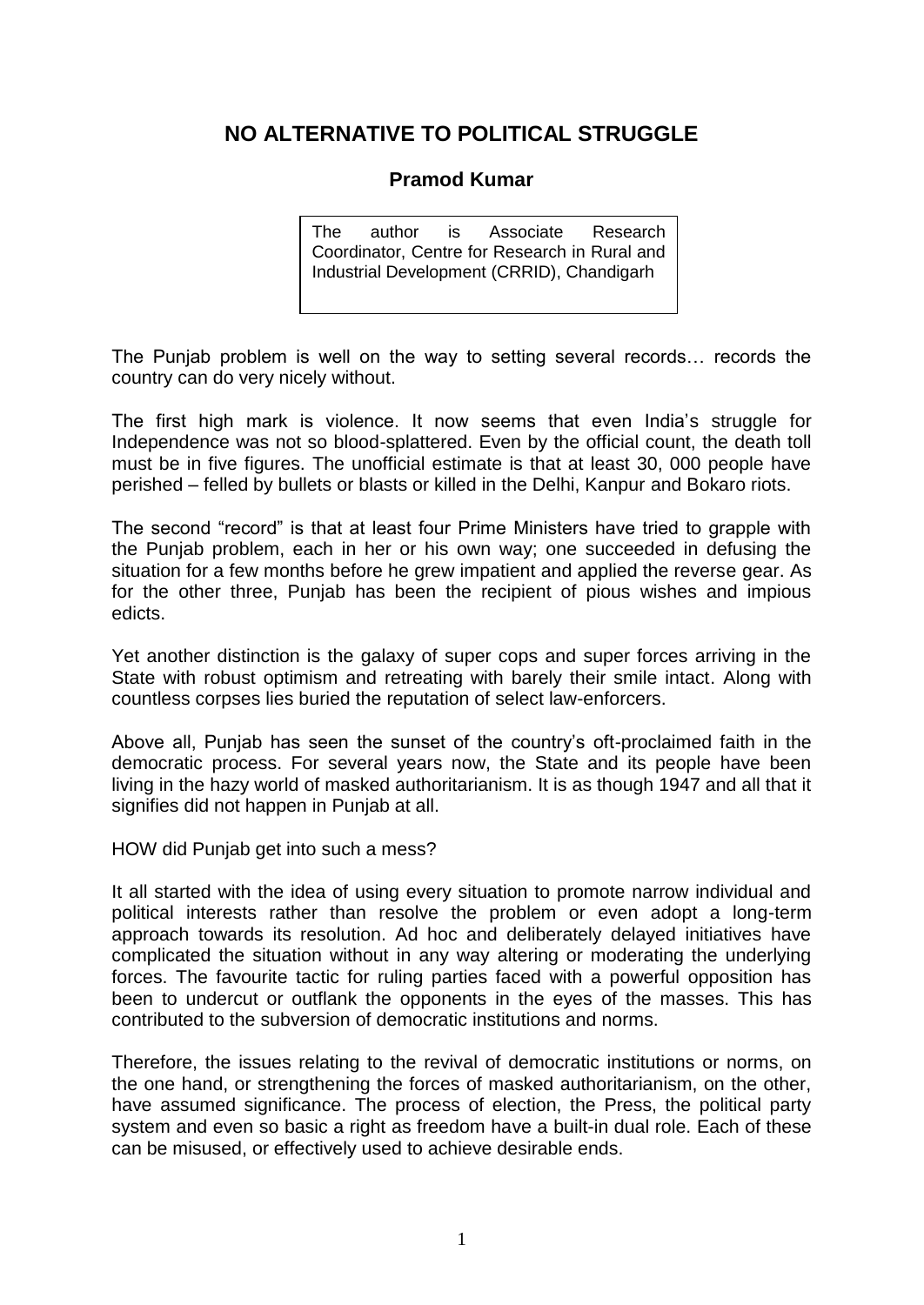The system and its supporters should enter into a political and ideological struggle with its detractors; this is a regular process in any liberal democracy. An election can be used to sharpen a retrogressive social division, to introduce violence (misuse of the process) or to mobilize liberal opinion as a bulwark against extremist forces (effective use).

Newspapers can whip up unhealthy passions (misuse) or articulate the urges and aspirations of the people and inspire them to fight for justice in a democratic way (effective use).

The system of political parties can be use to weaken the liberal democratic system (by opposing elections, supporting curbs on the Press and endorsing abridgement of basic human rights and exacerbating fears of suppression expressed by the militants), or to fan out into villages and counter the appeal of militancy and pose the choice before people in a direct, forthright manner.

In this context, it will not be wrong to conclude that the proponents of the present system are guilty of the same perverse wisdom which the proponents of terrorism suffer from. It is this which provides the basis for the politics becoming deadlier in the post-1980 phase.

It is the tunnel vision and the individual centred approach which have not only added to the existing crisis, but complicated it. It all started with one powerful Prime Minister trying to demonise an individual in muffled tones in the print medium and in an overblown rhetoric in the spoken word.

The Punjab issue came to be equated with him. With the advantage of hindsight, it can be said that Bluestar did not come out of the blue; it was at least two years in the making. Again, the events of June 1984 were an inevitable fallout. It was the first instance of tunnel vision in operation.

The delay in putting down the November 1984 riots and the use of a distorted version of the Anandpur Sahib Resolution as the main election plank were also the result of this vision. During the 1984 Lok Sabha elections, the Congress-I propagated the view that the Akali Dal was posing a danger to the country's integrity and, therefore, the whole country should get united under the leadership of Rajiv Gandhi to save the country.

Immediately after the elections, an accord was signed with the same Akali Dal and the danger posed to the country's integrity by the Anandpur Sahib Resolution and the Akali Dal vanished overnight. The belief behind signing the accords was that the Delhi riots backlash would automatically purge Punjab of any thought of violence and the Punjab Accord and the thumping electoral victory of the opponents of the Anandpur Sahib Resolution would render Punjab demand-free – that is, there would be no demand for any concession from the Centre, History has proved what a painful comedy it was.

The support to, and later the dismissal of, the Barnala Ministry and imposition of President's Rule are other prominent landmarks. In the initial phase, the Barnala Ministry was supported on the understanding that it was possible to control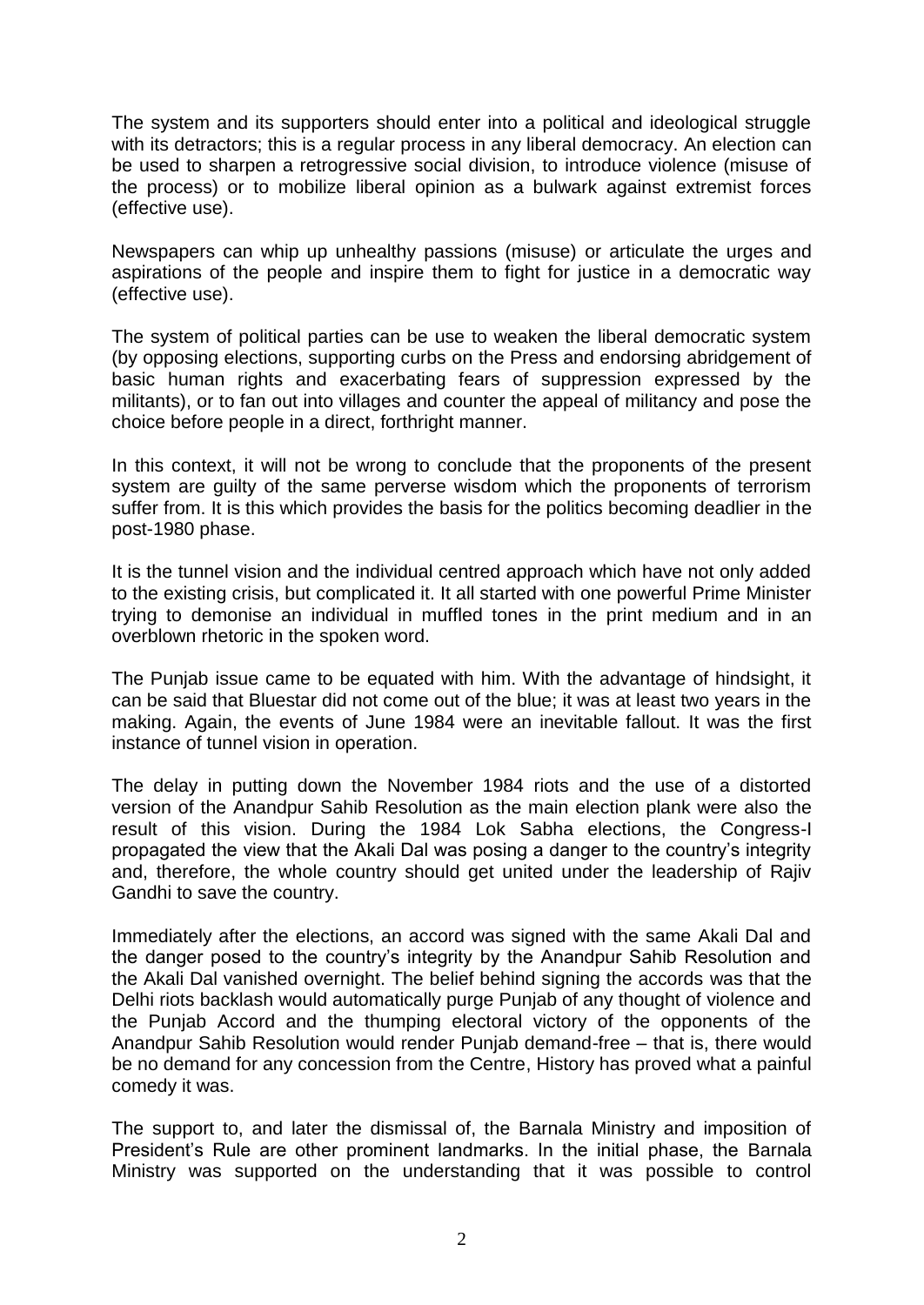extremism with the help of the Akali Dal-L power. When this did not succeed, the Barnala Ministry was dismissed. It was asserted that S.S. Barnala was kowtowing to the militants and his removal would promptly terrorise the hardliners into submission; as an alternative there was always police and hundreds of companies of paramilitary forces. President's Rule was thought to be the most conducive period, if not the sure instrument, to put down militancy. That these have failed is no surprise, since a fragmented diagnosis can never succeed.

Since then, election to the State Assembly is being postponed on the pretext that the voting would be influenced by the gun and victorious militants would dictate terms. This is patently an after-thought to rationalize the success of the Mannled Akali Dal in the 1989 elections and to ward off future electoral losses of the same shattering magnitude. (Incidentally, parties opposing the election secured more than 61 per cent of the vote.

From when has the practice started of pre-determining the winners in an election and then ordering it? Also is an election the opportunity to seek a popular mandate or to keep out those unwanted by a few power-brokers or even by some committed individuals belonging to various shades of political opinion? Fragmented diagnosis could not be perhaps debased any further.

In the same manner, the restrictions on newspapers have been imposed without realizing that the Press too performs a dual role. It is possible that a few newspapers may publish inflammatory material. The remedy for such a situation is not to clamp down on or mark out newspapers for harsh treatment. A newspaper is essentially a clearing house of information and facts. It is the grand forum for a daily debate between the supporters and opponents of any issue, any event or any policy. It follows that the greater the freedom of a newspaper to print all that is printable, the greater the chance of the most healthy idea being accepted by the people.

The point is that newspapers offer a chance to secular and democratic forces to reach the people and in the same way, there may be other newspapers which may be articulating the ideas which are anti-people in nature. People (or institutions such as government) who think that they are right should welcome a debate in newspapers so that the morally right acquires legitimacy. People may go wrong and be swayed by a wrong or unhealthy appeal, but people's support is what legitimacy is all about in democracy.

This list of chilling landmarks is not complete, but whatever has been mentioned has one thing in common. They are all coloured by fragmented diagnosis. Each event or development or issue is considered in isolation. It should not be; each is part of a process. There is a cause-and-effect linkage among these issues. The process in Punjab has been one of gradual de-democratisation, or the whittling down of the basic rights of the people, or the abdication of the basic obligation of the system or the downgrading of the most precious facet of democracy: legitimacy.

The Punjab problem has reached the present stage through, mainly, three routes. It started with the "teach them a lesson" approach (inventor: Bhajan Lal of Haryana), wove its way through "backlash" (November 1984 riots), stayed for sometime on the "bullet-for-bullet" road (Julio Ribeiro's brain-child) and, finally, has settled down on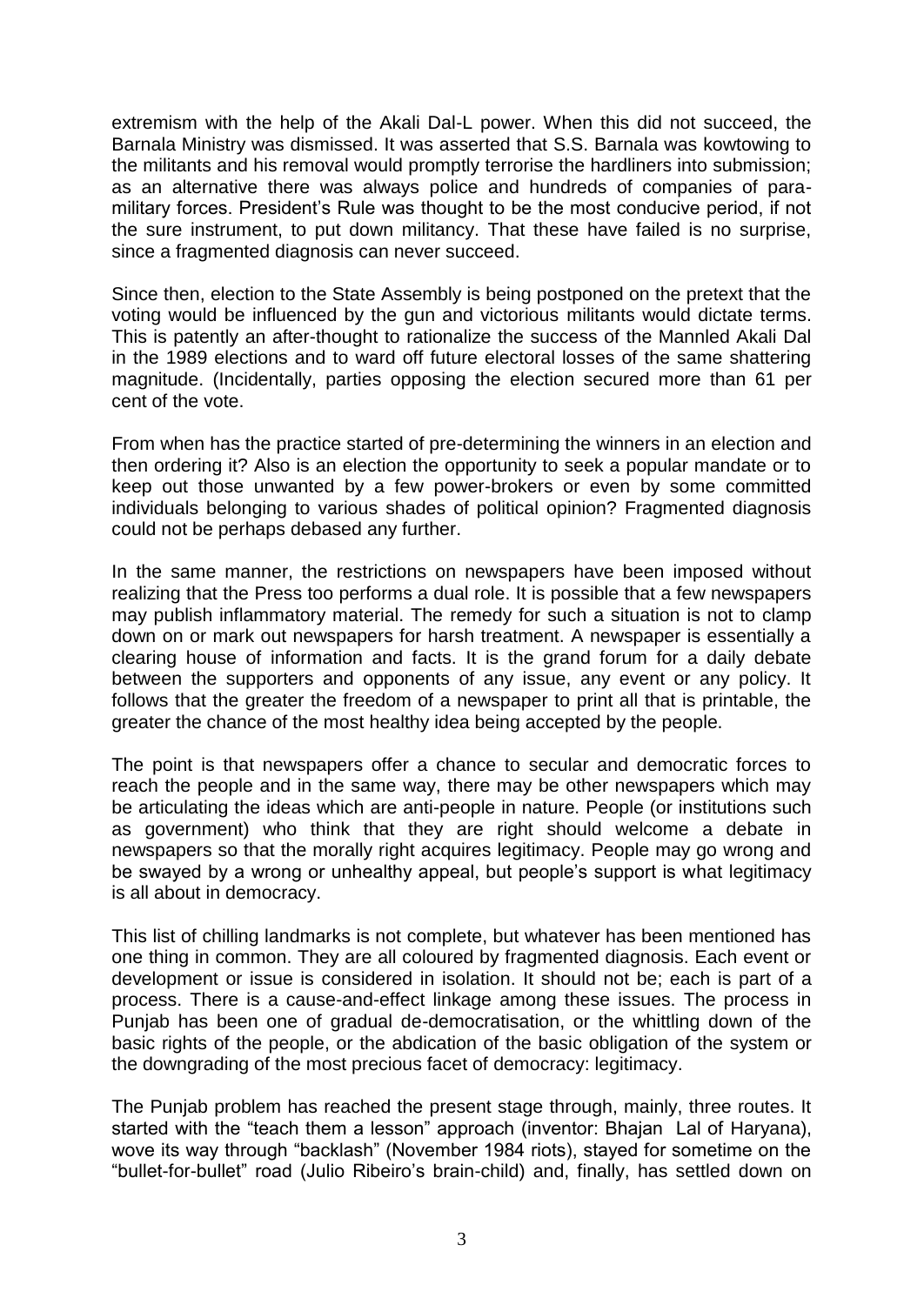the long highway of "throttling" democratic institutions (which is a cruder version of the bullet-for-bullet theory).

Such a purblind policy is bound to leave its sickening mark all along the way. And in Punjab there are several of them. One, liberal democratic norms have been the first casualty of the stress on the system. A sant speaks in angry language. Liberal democratic norms warrant that the system – his stated rival – should examine his arguments, remove his genuine grievances and rebut the other points. Instead, he is painted in the darkest of colours. A masked authoritarian approach gets precedence over the liberal democratic approach.

A little later, Barnala, Badal and Tohra are arrested and hundreds of others are sent to distant Jodhpur to languish in detention for some years. Talks are held with propped up leaders to hoodwink people. Liberals who have full faith in the system are isolated and those nursing serious grievances against the system are patronized. This approach was adopted to counter the people who were a potential threat to the legislative power of the ruling party at the Centre. Political rivals (even when they subscribe to the same political beliefs) are attacked and political forces representing extreme views are patronized. In this case again the tunnel vision prevailed.

The same is the case with terrorists and terrorism. Terrorists are those who are attracted to a creed and the creed is terrorism. As long as the creed, or the basic causes that have spawned it, flourishes, it will attract a large following. From this follows that the attack should be on the creed and not on the followers alone. A reversal of priority – that is, attacking terrorists and not terrorism – will increase the following (terrorists) and enhance the appeal of the creed (terrorism). This is elementary, but fragmented diagnosis repulses precisely such an elementary approach.

The dualism between the terrorist and terrorism is present in all other democratic institutions and organs of the state apparatus. The aim must be to enter into this historical struggle between the use and misuse of liberal democratic institutions. It is very difficult to predict who will win this struggle – forces of perversion or forces of progression. This question becomes relevant only if there is a struggle.

Unfortunately, this kind of struggle is going by default. Some political parties are shying away from the political ideological struggle gripped by the fear that they may lose it, and others do not ideologically subscribe to this kind of struggle. In this context it is necessary not to be taken in by "anti" formulas, because they are inadequate and are purely negative. As is well known," it is not possible to counter principle except by producing a superior alternative principle."

Therefore, the answer to democracy, howsoever degenerate, corrupt and ineffective it may be, should not be seen in masked authoritarianism. Rather, an alternative must be seen in a genuine progressive democracy.

Liberal democratic norms constitute the best recipe of cure manifold popular protests and partly articulated grievances. Give the will of the people free play and you know the state of political health of the people and the best liberal democratic remedy available to you. Conversely, a departure from this path and recourse to masked